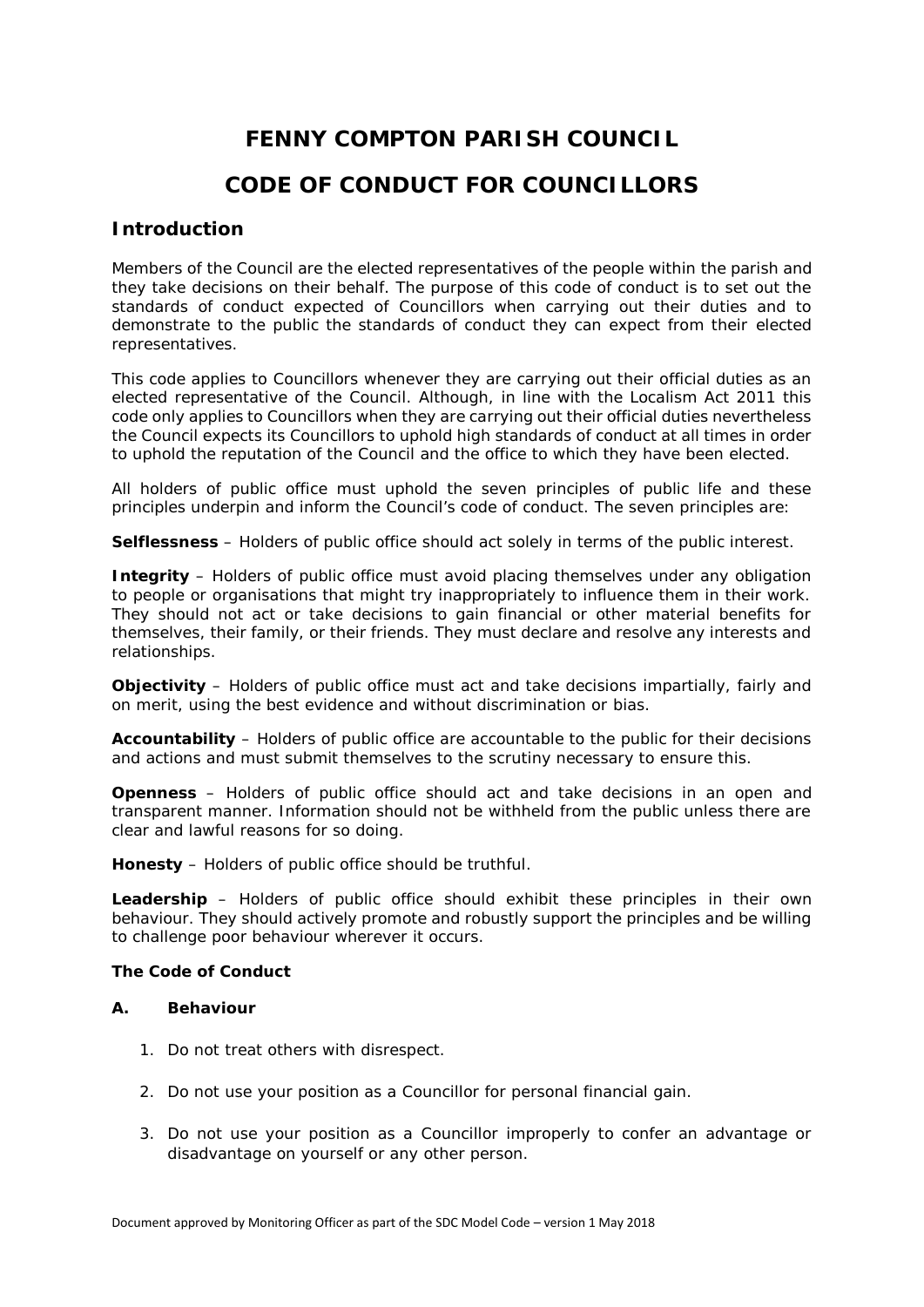- 4. Do not place yourself under any financial obligation to any person or organisation who might attempt to influence you.
- 5. Do not misuse Council resources.
- 6. Do not disclose confidential information.
- 7. Do not bring the Council or the role of Councillor into disrepute.

#### **B. Interests**

**Registration of interests**

- 8. Within 28 days of this Code being adopted by your Council or your election or appointment to office (where that is later) you must register with the Monitoring Officer the interests which fall within the categories set out in Appendix A (Disclosable Pecuniary Interests) and Appendix B (Other Registerable Interests).
- 9. You must ensure that your register of interests is kept up-to-date and within 28 days of becoming aware of any new interest in Appendix A or B, or of any change to a registered interest, notify the Monitoring Officer.

#### **Disclosable Pecuniary Interests**

10. Where a matter arises at a meeting which relates to an interest in Appendix A, you must declare the interest, not participate in any discussion or vote on the matter and must not remain in the room unless granted a dispensation. If it is a 'sensitive interest', you do not have to declare the nature of the interest.

**Other registerable interests**

11. Where a matter arises at a meeting which relates to an interest in Appendix B, you must declare the interest. You may speak on the matter only if members of the public are also allowed to speak at the meeting but must not take part in any vote on the matter unless you have been granted a dispensation. If it is a 'sensitive interest', you do not have to declare the nature of the interest.

**Non-registerable interests**

- 12. Where a matter arises at a meeting which relates to your financial interest (and is not a Disclosable Pecuniary Interest) or a financial interest of a relative or close associate, you must disclose the interest and not vote on the matter unless granted a dispensation. You may speak on the matter only if members of the public are also allowed to speak at the meeting. If it is a 'sensitive interest', you do not have to declare the nature of the interest.
- 13. Where a matter arises at a meeting which affects your own financial interest or a financial interest of a friend, relative, close associate or body covered by Appendix B you must disclose the interest.
- 14. Where the matter affects the financial interest to a greater extent than it affects the financial interests of the majority of inhabitants of the ward affected by the decision and a reasonable member of the public knowing all the facts would believe that it would affect your view of the wider public interest you must not vote on the matter unless granted a dispensation. You may speak on the matter only if members of the public are also allowed to speak at the meeting.

If it is a 'sensitive interest', you do not have to declare the nature of the interest.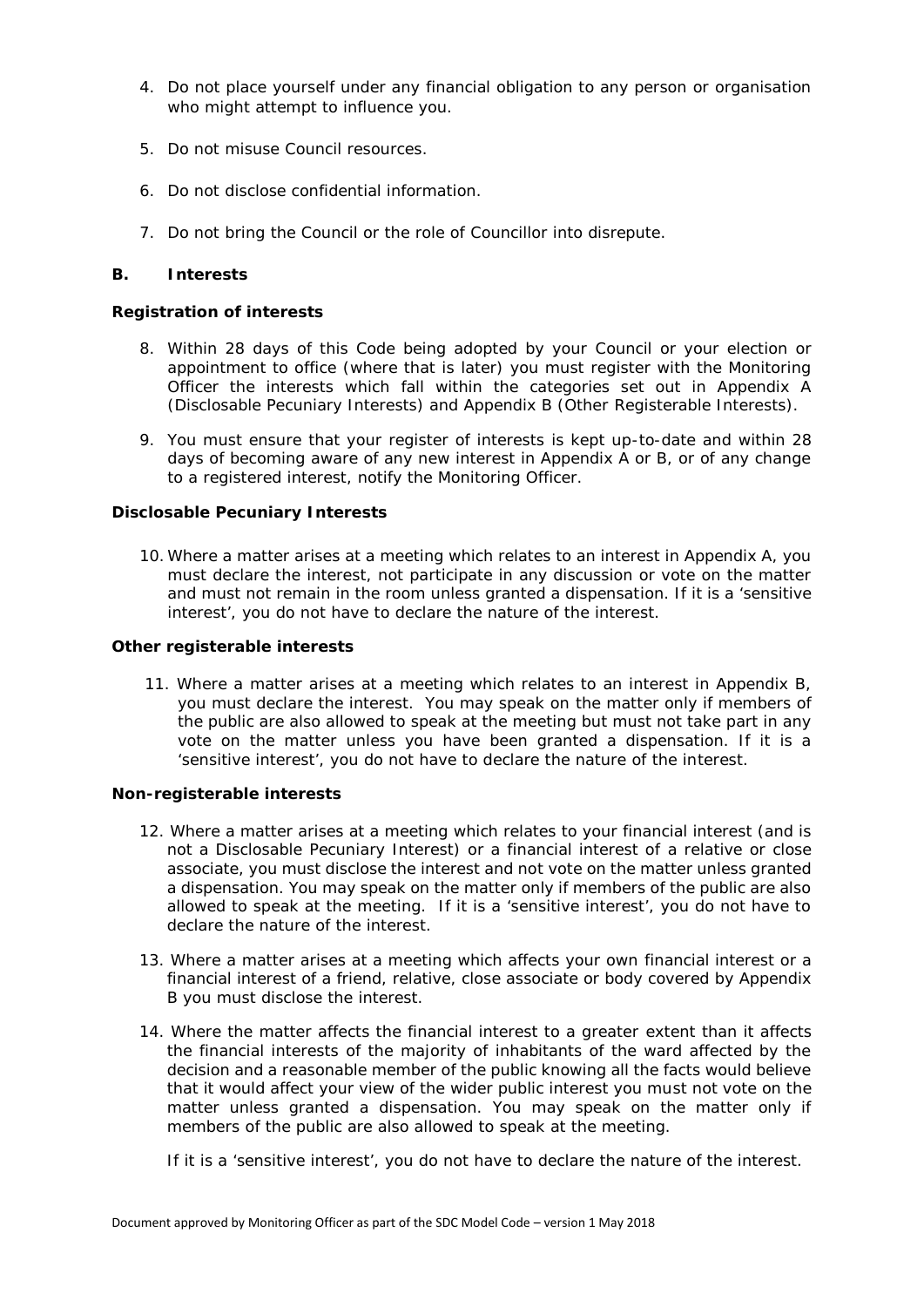#### **C. Related documents**

The following documents also provide guidance on the standards of conduct expected of Councillors and can assist in the interpretation of this code of conduct.

- The Rules of Procedure that set out the arrangements for dealing with an alleged breach of this code.
- The Council's Social Media Guidance sets out appropriate behaviour when undertaking Council business through social media.
- The Council's guidance relating to gifts and hospitality helps Councillors to decide whether to accept a gift or hospitality and when to declare it in the register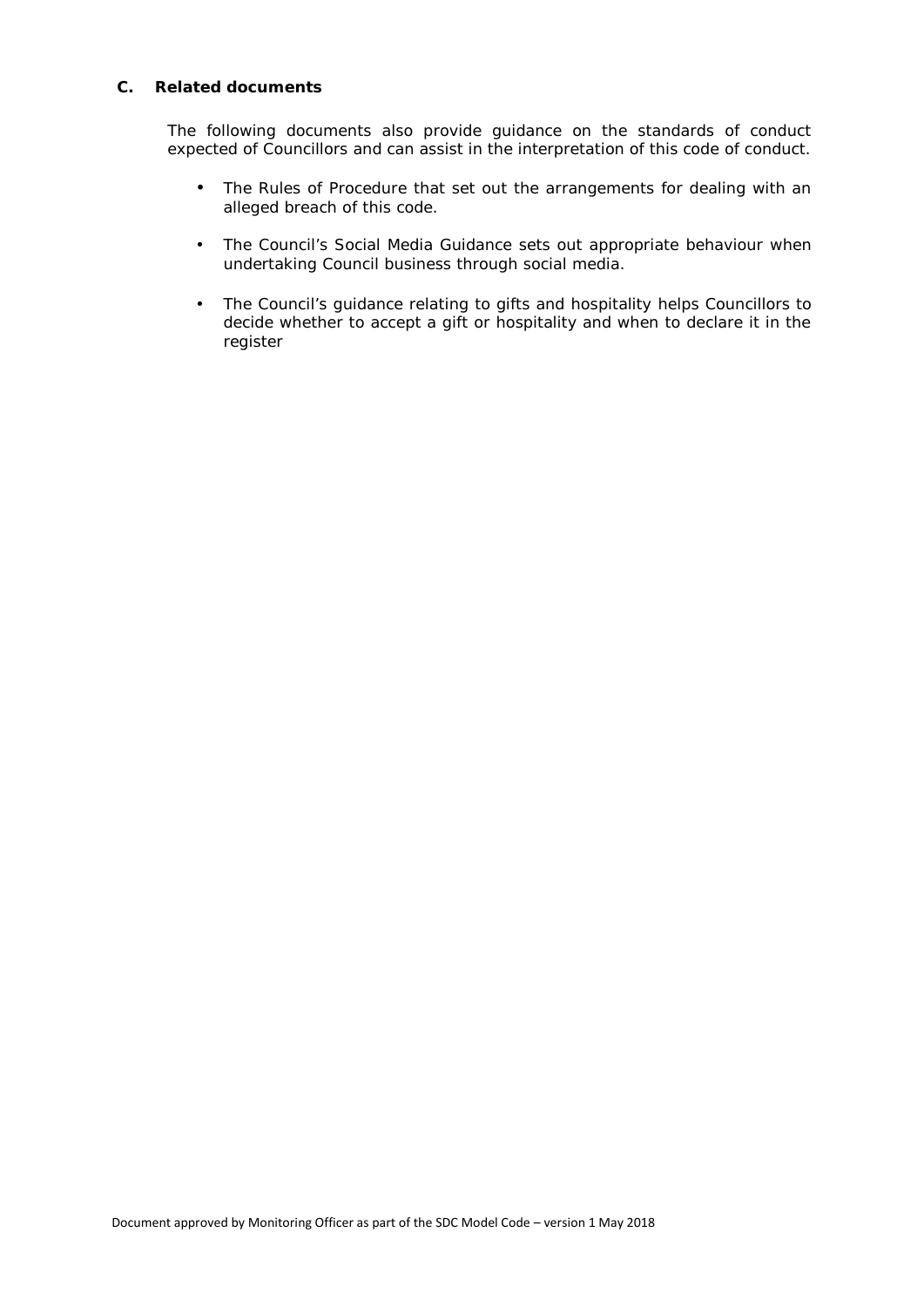## **Code Appendix A**

Interests described in the table below.

| Subject                                                    | Description                                                                                                                                                                                                                                                                                                                                                                                             |
|------------------------------------------------------------|---------------------------------------------------------------------------------------------------------------------------------------------------------------------------------------------------------------------------------------------------------------------------------------------------------------------------------------------------------------------------------------------------------|
| Employment,<br>office, trade,<br>profession or<br>vocation | Any employment, office, trade, profession or vocation carried on for<br>profit or gain.                                                                                                                                                                                                                                                                                                                 |
| Sponsorship                                                | Any payment or provision of any other financial benefit (other than<br>from the Council) made to the Councillor during the previous 12<br>month period for expenses incurred by him/her in carrying out<br>his/her duties as a Councillor, or towards his/her election expenses.                                                                                                                        |
|                                                            | This includes any payment or financial benefit from a trade union<br>within the meaning of the Trade Union and Labour Relations<br>(Consolidation) Act 1992.                                                                                                                                                                                                                                            |
| Contracts                                                  | Any contract made between the Councillor or his/her spouse or civil<br>partner or the person with whom the Councillor is living as if they<br>were spouses/civil partners (or a firm in which such person is a<br>partner, or an incorporated body of which such person is a director*<br>or a body that such person has a beneficial interest in the securities<br>of*) and the Council -              |
|                                                            | (a) under which goods or services are to be provided or<br>works are<br>to be executed; and                                                                                                                                                                                                                                                                                                             |
|                                                            | (b) which has not been fully discharged.                                                                                                                                                                                                                                                                                                                                                                |
| Land and Property                                          | Any beneficial interest in land which is within the area of the Council.<br>'Land' excludes an easement, servitude, interest or right in or over<br>land which does not give the Councillor or his/her spouse or civil<br>partner or the person with whom the Councillor is living as if they<br>were spouses/civil partners (alone or jointly with another) a right to<br>occupy or to receive income. |
| Licences                                                   | Any licence (alone or jointly with others) to occupy land in the area<br>of the Council for a month or longer.                                                                                                                                                                                                                                                                                          |
| Corporate<br>tenancies                                     | Any tenancy where (to the Councillor's knowledge)-                                                                                                                                                                                                                                                                                                                                                      |
|                                                            | (a) the landlord is the Council; and                                                                                                                                                                                                                                                                                                                                                                    |
|                                                            | (b) the tenant is a body that the Councillor, or his/her spouse or civil<br>partner or the person with whom the Councillor is living as if they                                                                                                                                                                                                                                                         |